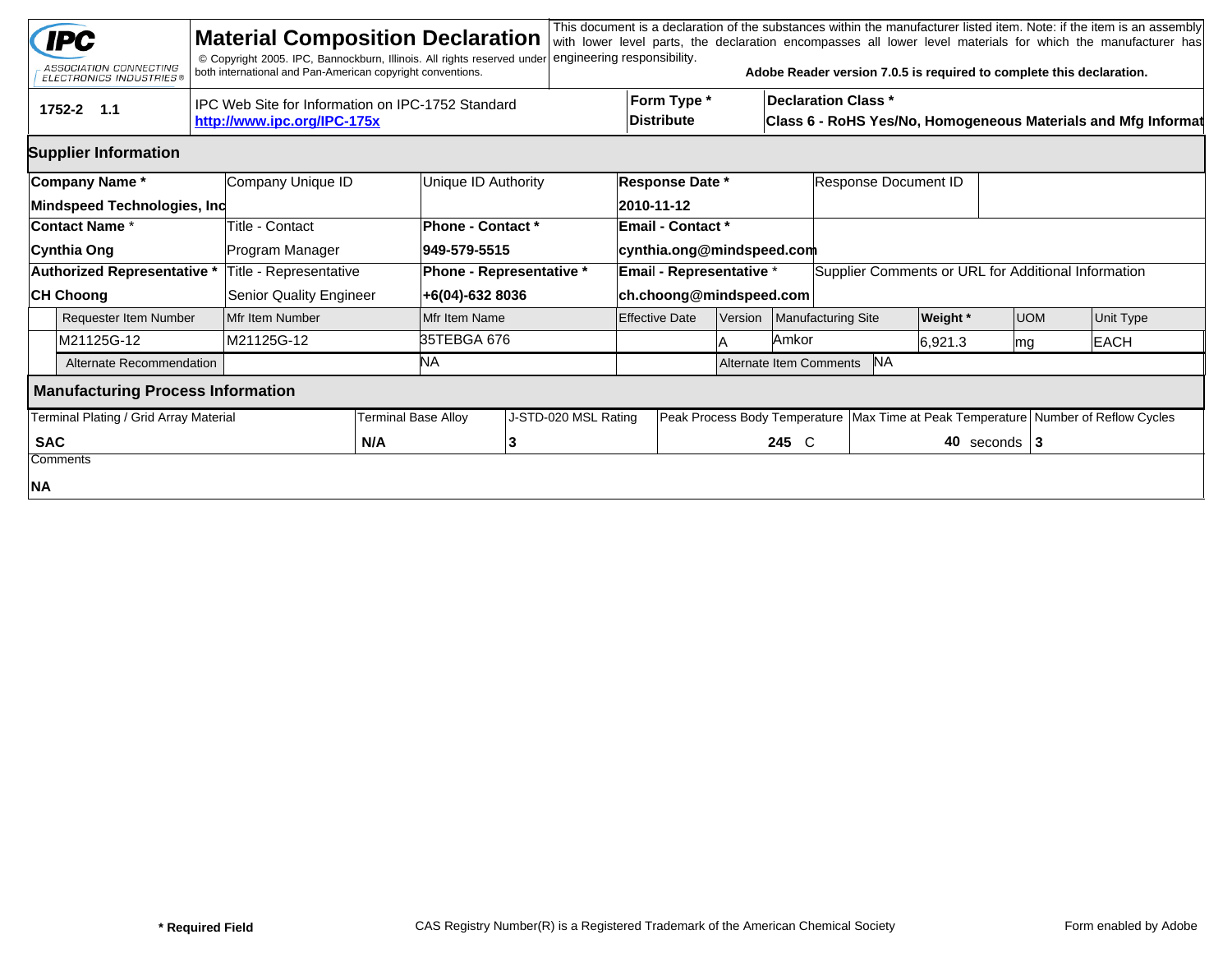| Save the fields in<br>this form to a file                                                                                                                                                                                                                                                                                                                                                                                                                                                                                                                                                                                                                                                                                                                                                                                                                                                                                                                                                                                                                                                                                                                                                                                                                         | Import fields from a<br><b>Export Data</b><br>Import Data<br>file into this form                                                     |  | Locked |  |  |  |  |  |  |  |  |
|-------------------------------------------------------------------------------------------------------------------------------------------------------------------------------------------------------------------------------------------------------------------------------------------------------------------------------------------------------------------------------------------------------------------------------------------------------------------------------------------------------------------------------------------------------------------------------------------------------------------------------------------------------------------------------------------------------------------------------------------------------------------------------------------------------------------------------------------------------------------------------------------------------------------------------------------------------------------------------------------------------------------------------------------------------------------------------------------------------------------------------------------------------------------------------------------------------------------------------------------------------------------|--------------------------------------------------------------------------------------------------------------------------------------|--|--------|--|--|--|--|--|--|--|--|
| <b>RoHS Material Composition Declaration</b><br><b>Declaration Type *</b><br>Simplified                                                                                                                                                                                                                                                                                                                                                                                                                                                                                                                                                                                                                                                                                                                                                                                                                                                                                                                                                                                                                                                                                                                                                                           |                                                                                                                                      |  |        |  |  |  |  |  |  |  |  |
| RoHS Definition: Quantity limit of 0.1% by mass (1000 PPM) in homogeneous material for: Lead (Pb), Mercury, Hexavalent Chromium, Polybrominated Biphenyls (PBB),<br><b>RoHS Directive</b><br>Polybrominated Diphenyl Ethers (PBDE) and quantity limit of 0.01% by mass (100 PPM) of homogeneous material for Cadmium<br>2002/95/EC                                                                                                                                                                                                                                                                                                                                                                                                                                                                                                                                                                                                                                                                                                                                                                                                                                                                                                                                |                                                                                                                                      |  |        |  |  |  |  |  |  |  |  |
| Supplier certifies that it gathered the information it provides in this form concerning RoHS restrictive substances using appropriate methods to ensure its accuracy and that such information is true and correct to the best<br>that Supplier completes this form. Supplier acknowledges that Company will rely on this certification in determining the compliance of its products with European Union member state laws that implement the RoHS Directive. C<br>Supplier may have relied on information provided by others in completing this form, and that Supplier may not have independently verified such information. However, in situations where Supplier has not independently verifi<br>Supplier agrees that, at a minimum, its suppliers have provided certifications regarding their contributions to the part, and those certifications are at least as comprehensive as the certification in this paragraph. If th<br>written agreement with respect to the identified part, the terms and conditions of that agreement, including any warranty rights and or remedies provided as part of that agreement, will be the sole and exclusive source of<br>remedies for issues that arise regarding information the Supplier provides in this form. |                                                                                                                                      |  |        |  |  |  |  |  |  |  |  |
| <b>RoHS Declaration *</b>                                                                                                                                                                                                                                                                                                                                                                                                                                                                                                                                                                                                                                                                                                                                                                                                                                                                                                                                                                                                                                                                                                                                                                                                                                         | - Item(s) does not contain RoHS restricted substances per the definition above<br>Supplier Acceptance * Accepted                     |  |        |  |  |  |  |  |  |  |  |
| Exemptions: If the declared item does not contain RoHS restricted substances per the definition above except for defined RoHS exemptions, then select the corresponding response in the RoHS Declaration<br>above and choose all applicable exemptions.                                                                                                                                                                                                                                                                                                                                                                                                                                                                                                                                                                                                                                                                                                                                                                                                                                                                                                                                                                                                           |                                                                                                                                      |  |        |  |  |  |  |  |  |  |  |
| <b>Declaration Signature</b>                                                                                                                                                                                                                                                                                                                                                                                                                                                                                                                                                                                                                                                                                                                                                                                                                                                                                                                                                                                                                                                                                                                                                                                                                                      |                                                                                                                                      |  |        |  |  |  |  |  |  |  |  |
| Instructions: Complete all of the required fields on all pages of this form. Select the "Accepted" on the Supplier Acceptance drop-down. This will display the signature area. Digitally sign<br>the declaration (if required by the Requester) and click on Submit Form to have the form returned to the Requester.                                                                                                                                                                                                                                                                                                                                                                                                                                                                                                                                                                                                                                                                                                                                                                                                                                                                                                                                              |                                                                                                                                      |  |        |  |  |  |  |  |  |  |  |
|                                                                                                                                                                                                                                                                                                                                                                                                                                                                                                                                                                                                                                                                                                                                                                                                                                                                                                                                                                                                                                                                                                                                                                                                                                                                   | Digitally signed by Cynthia Ong<br>Supplier Digital Signature Cynthia Ong<br>DN: cn=Cynthia Ong<br>Date: 2011.02.01 18:16:18 -08'00' |  |        |  |  |  |  |  |  |  |  |